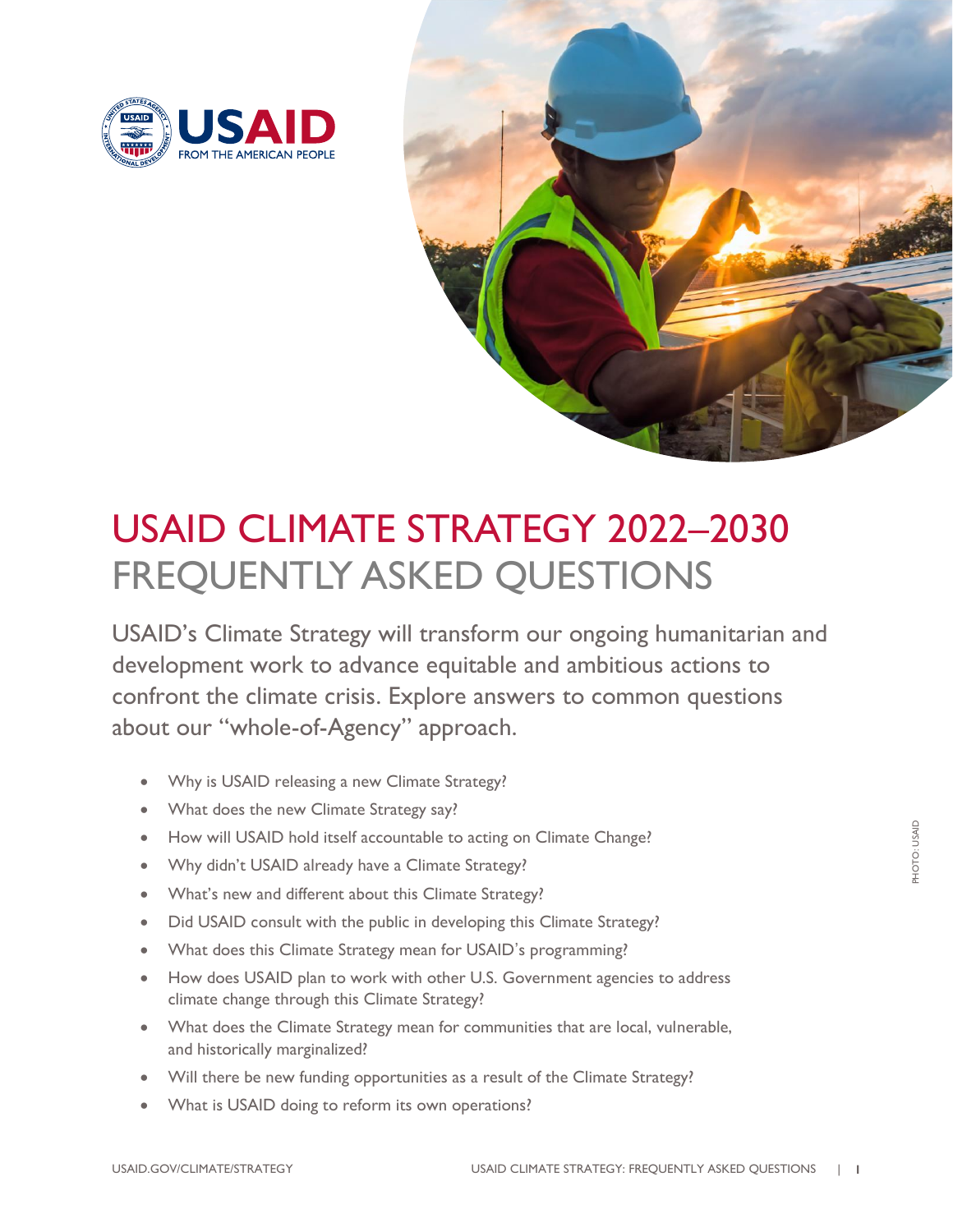## <span id="page-1-0"></span>**WHY IS USAID RELEASING A NEW CLIMATE STRATEGY?**

The United States and the world face a profound climate crisis. Climate change is a cross-cutting issue that is already exacerbating global inequities, contributing to conflict, and increasing the need for humanitarian assistance. As Administrator Samantha Power has said, "The climate crisis threatens every inch of progress we make in efforts to build long-term prosperity and secure the individual dignity of the communities we serve." USAID is already responding to the climate crisis as part of the Biden-Harris Administration's bold climate agenda and implementation of the Paris Agreement by working with partner countries to implement climate solutions.

As part of President Biden's Leaders' Summit on Climate in April 2021, USAID committed to developing a new Climate Strategy. The Strategy serves as a guide for the Agency's efforts to target climate change resources strategically, ramp up climate change mitigation and adaptation efforts, and further integrate climate change considerations into international development and humanitarian assistance programs across all sectors.

# <span id="page-1-1"></span>**WHAT DOES THE NEW CLIMATE STRATEGY SAY?**

USAID has developed a new Climate Strategy that will guide our work through 2030 in a way that is truly different: by calling on all corners of USAID to play a part in our "whole-of-Agency" response. Every USAID sector, Mission, and operating Unit—and all our partners—have a role to play as we work on the ground to set the global trajectory toward a resilient, prosperous, and equitable world with net-zero emissions.

Our Climate Strategy is guided by a single, overarching goal: to advance equitable and ambitious actions to confront the climate crisis. Our efforts to achieve this goal are organized around two main Strategic Objectives.

**1. Targeted Direct Action.** This Objective recognizes the need to prioritize and confront the most urgent demands of the climate crisis in the here and now. USAID will carefully target climate change mitigation and adaptation efforts to the highest priority communities and locations—those with the most urgent needs or most immediate opportunities—in order to maximize our impact and will place a special emphasis on mobilizing funds from both the public and private sectors to tackle the climate crisis.

**2. Systems Change.** This Objective acknowledges that fully addressing the climate crisis requires long-term, transformative changes that affect every aspect of society and will be neither easy no quick. USAID will take a systems approach to these larger transformations—such as transforming food systems to be more resilient, less wasteful, and less environmentally destructive, or transitioning economic systems to be less carbon-intensive—in ways that are comprehensive, equitable, and locally led.

These Objectives are not mutually exclusive, but rather mutually reinforcing. We will aim to achieve both in parallel or, at times, sequentially. Our Strategic Objectives are supported by a Special Objective to "**Do Our Part.**" We are working to transform our own workforce, operations, and policies to substantially reduce carbon emissions, adapt to the climate crisis, and further climate justice—and support and expect our implementing partners to do the same. This will include implementing sustainability improvements and strengthening the diversity, equity, inclusiveness, and accessibility of the climate workforce.

This Strategy is built on several foundational principles, which will be incorporated into all planning and activities: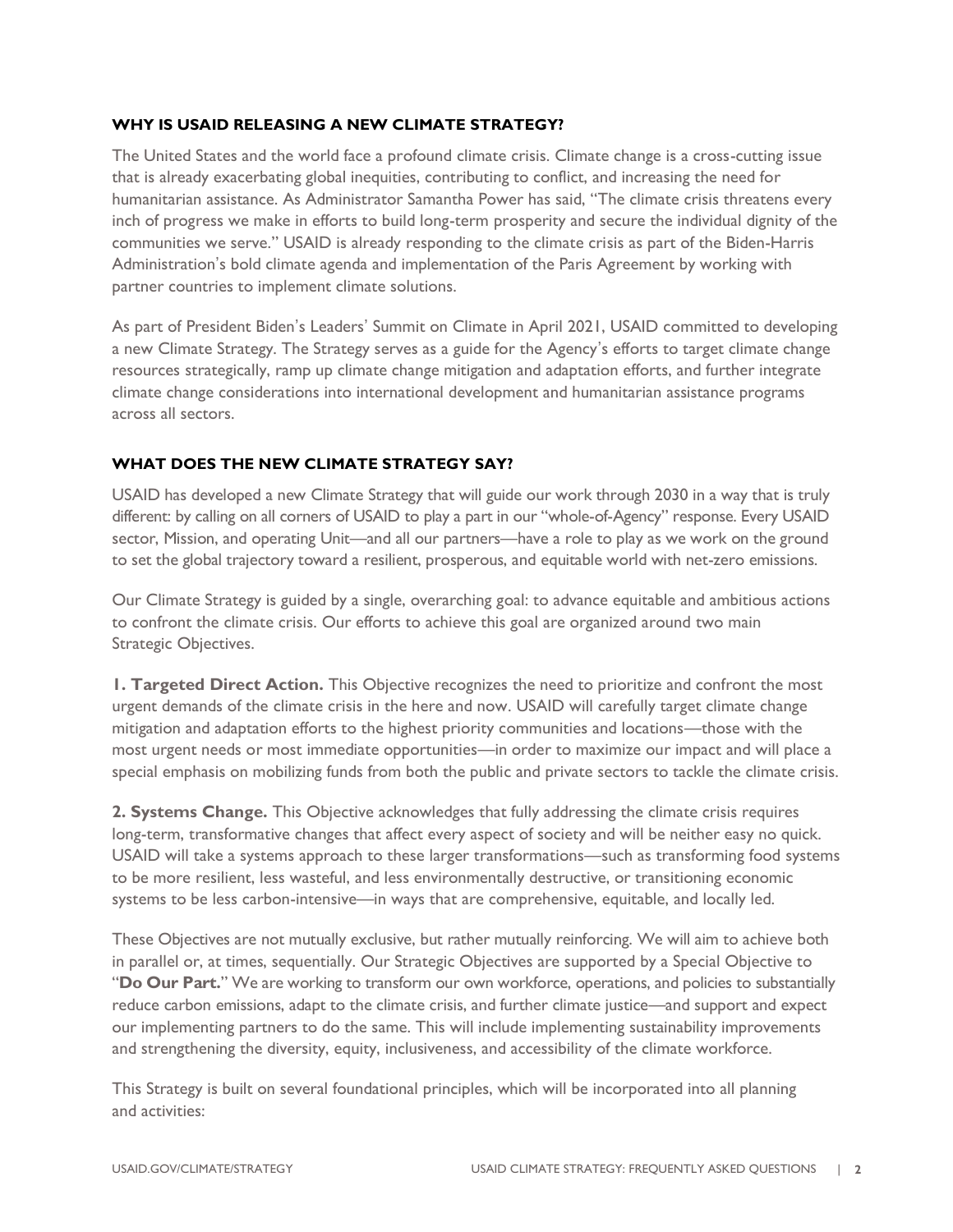- Support sustainable and equitable climate actions that are **locally led, owned, and implemented** and tailored and context appropriate.
- Center its actions in the context of the diverse communities in which we work, and engage **local, marginalized, and underrepresented groups** as agents of change.
- Partner with the **private sector** to expand the scale, impact, and sustainability of our programs
- Elevate **nature-based solutions** as key tools to absorb carbon, reduce disaster risk, support livelihoods, and improve food and water security.
- Support the rigorous **research, technology and development** needed to identify and deploy effective climate solutions, including those locally known and developed.

We encourage you to review the full Climate [Strategy](https://www.usaid.gov/climate/strategy) for additional context and detail.

# <span id="page-2-0"></span>**HOW WILL USAID HOLD ITSELF ACCOUNTABLE TO ACTING ON CLIMATE CHANGE?**

An Agency strategy, per USAID requirements (ADS 200), must include explicit targets to be achieved within a specific time period. This Climate Strategy includes six ambitious high-level targets that reflect how a whole-of-Agency approach can dramatically increase USAID's impact. USAID will update and supplement these 2030 targets with interim targets throughout the Strategy's lifetime as our budget and experience with delivery evolves.

- **Mitigation:** USAID will partner with countries to support activities that reduce, avoid, or sequester six billion metric tons of carbon dioxide equivalent.
- **Natural and Managed Ecosystems:** USAID will support the conservation, restoration, or management of 100 million hectares with a climate change mitigation benefit.
- **Adaptation:** USAID will enable the improved climate resilience of 500 million people.
- **Finance:** USAID will mobilize \$150 billion in public and private finance for climate.
- **Country Support:** USAID will align our development portfolios with countries' climate change mitigation and adaptation commitments in at least 80 countries by 2024, and will support our partners to achieve systemic changes toward meeting those commitments in at least 40 countries.
- **Critical Populations:** USAID will support our partners to achieve systemic changes that increase meaningful participation and active leadership in climate action of Indigenous Peoples, local communities, women, youth, and other marginalized and/or underrepresented groups in at least 40 partner countries.

The Strategy also contains several requirements and suggested steps that Operating Units should take as they identify how they will contribute to Objectives, Intermediate Results, and Targets in strategic planning processes. These are designed to help us ramp up implementation as efficiently and effectively as possible. We will continue to integrate climate change into USAID policy, planning, programming, operations, and reporting, such as the forthcoming USAID Policy Framework, to ensure our climate work is coherent across USAID sectors.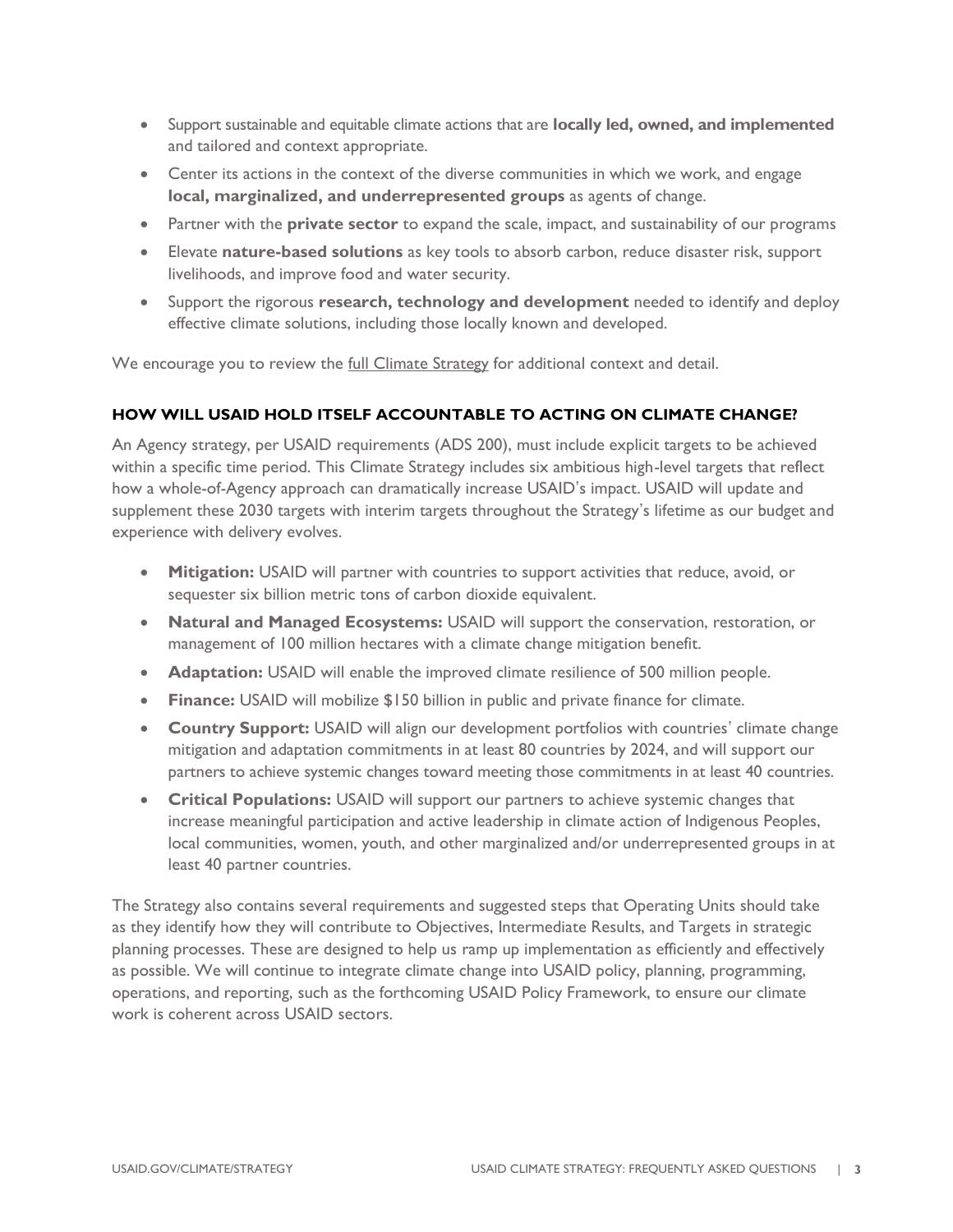## <span id="page-3-0"></span>**WHY DIDN'T USAID ALREADY HAVE A CLIMATE STRATEGY?**

USAID developed its previous Climate Change Strategy in 2012, but it expired in 2018. Our new Climate Strategy, which runs from 2022 through 2030, builds on this foundation while significantly raising our ambition to meet the challenges posed by the climate crisis.

### <span id="page-3-1"></span>**WHAT'S NEW AND DIFFERENT ABOUT THIS CLIMATE STRATEGY?**

USAID recognizes the need for urgent global action at an unprecedented scale. Whereas our previous strategy focused on specific climate mitigation and adaptation measures, this one recognizes the need to supplement our direct climate change work with an unprecedented "all hands on deck" approach that integrates climate action into all that we do.

We will also focus more on catalyzing change across complex systems, such as food, energy, financial, governance, and health, that will have impacts far beyond what can be achieved in a single sector. This Strategy also elevates a focus on equitable, inclusive action and partnership with key agents of change like local communities, Indigenous Peoples, women, youth, and persons with disabilities.

#### <span id="page-3-2"></span>**DID USAID CONSULT WITH THE PUBLIC IN DEVELOPING THIS CLIMATE STRATEGY?**

This Strategy is the result of a robust internal and external engagement process. Through the development process, USAID held an extensive series of more than 40 listening sessions with internal and external stakeholders around the globe. These included current and former USAID staff in Washington and in the field, implementing partners, the international NGO community, the donor community, women, youth, Indigenous Peoples groups, and the private sector.

USAID held a public comment period from November 3–24, 2021, during which time we received and addressed more than 2,800 comments. We also held an internal comment period, where we received and addressed more than 1,000 comments.

## <span id="page-3-3"></span>**WHAT DOES THIS CLIMATE STRATEGY MEAN FOR USAID'S PROGRAMMING?**

USAID will coordinate internally to organize and galvanize a whole-of-Agency response to the climate crisis. The team coordinating USAID's Climate Strategy implementation includes personnel from across all of USAID's Bureaus and [Independent](https://www.usaid.gov/who-we-are/organization/bureaus) Offices. We will continue working across U.S. Government departments and agencies, with Congress, with our partner governments, implementing partners, and with local organizations to identify how we can best target our work to achieve optimal climate and development objectives, both now and in the future.

USAID will develop and regularly update robust guidance for tracking our progress as we implement this Strategy. The Strategy also includes requirements and recommendations for all USAID Operating Units to facilitate implementation. To reduce inefficiencies and improve coherence across all programming, much of our implementation guidance integrates into existing processes, such as budget planning, workforce recruitment, and monitoring, evaluation, and learning, which are routine features of the USAID Program Cycle. We are dedicating resources to capacity building, knowledge management, and communications to support our whole-of-Agency approach to climate change.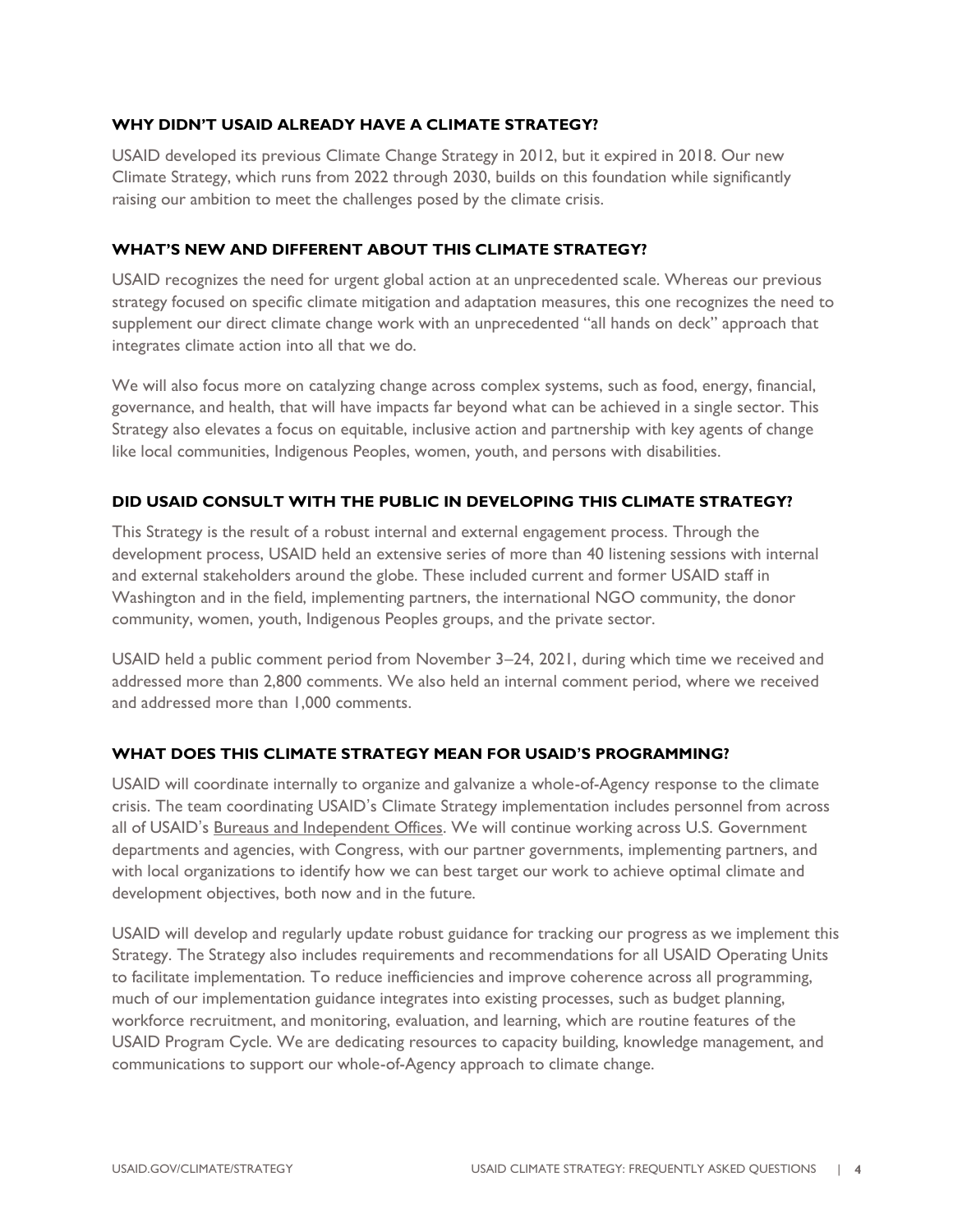## <span id="page-4-0"></span>**HOW DOES USAID PLAN TO WORK WITH OTHER U.S. GOVERNMENT AGENCIES TO ADDRESS CLIMATE CHANGE THROUGH THIS CLIMATE STRATEGY?**

USAID's Strategy aligns with and supports broader U.S. Government efforts to tackle the climate crisis. USAID plays an essential role by working on the ground with partner countries and local actors to translate climate commitments into action and impact. We draw on our strengths as an international development agency, which include our global presence, longevity in many of our partner countries, breadth of technical and development expertise, and convening power.

USAID' Strategy is closely aligned with broader U.S. Government strategic efforts, including climate and sustainability efforts, and will complement and reinforce the work of our interagency partners. For example, we are working with the Department of State on the Global Climate Ambition Initiative, supporting partner governments to make and achieve more ambitious climate plans and priorities. The Strategy's all-hands-on-deck approach will mean we are better able to fulfill the pledges in whole-ofgovernment initiatives like the President's Emergency Plan for Adaptation and Resilience (PREPARE) and Plan to Conserve Global Forests.

Climate change is also core to the USAID-State 2022–2026 Joint Strategic Plan. We are similarly coordinating with the Development Finance Corporation, Millennium Challenge Corporation, and agencies like the Departments of Treasury, Energy, Transportation, and Agriculture amongst others. We will continue to work with Congress to ensure we are maximizing USAID's strategic impact. In drafting the Strategy, we also consulted with authors of other USAID strategies (like the U.S. Global Water Strategy and appended USAID Plan) to learn from them and better integrate climate considerations across USAID and USG strategies.

# <span id="page-4-1"></span>**WHAT DOES THE CLIMATE STRATEGY MEAN FOR COMMUNITIES THAT ARE LOCAL, VULNERABLE, AND HISTORICALLY MARGINALIZED?**

We know it is critical that our work reflects and elevates voices from the communities in which we work, including Indigenous Peoples, women and girls, youth, and others who face the brunt of the climate crisis, yet have limited access to or influence over decision-making. The Climate Strategy includes a target to support our partners to achieve systemic changes that increase meaningful participation and active leadership in climate action of Indigenous Peoples, local communities, women, youth, and other marginalized and/or underrepresented groups in at least 40 partner countries by 2030.

We will continue working to elevate communities in all their diversity, including within USAID, through USAID's [Diversity, Equity, and Inclusion Strategy.](https://www.usaid.gov/who-we-are/diversity-equity-inclusion) USAID will also take steps to ensure that climate change activities do not perpetuate inequality or cause or exacerbate stressors of conflict, corruption, or injustice.

## <span id="page-4-2"></span>**WILL THERE BE NEW FUNDING OPPORTUNITIES AS A RESULT OF THE CLIMATE STRATEGY?**

As we ramp up our climate change programming and incorporate climate action throughout USAID's sectors and operations, we anticipate there will be new opportunities to partner with USAID to tackle the climate crisis. You can find out more about how to partner with us by visiting [WorkwithUSAID.org.](https://www.workwithusaid.org/)